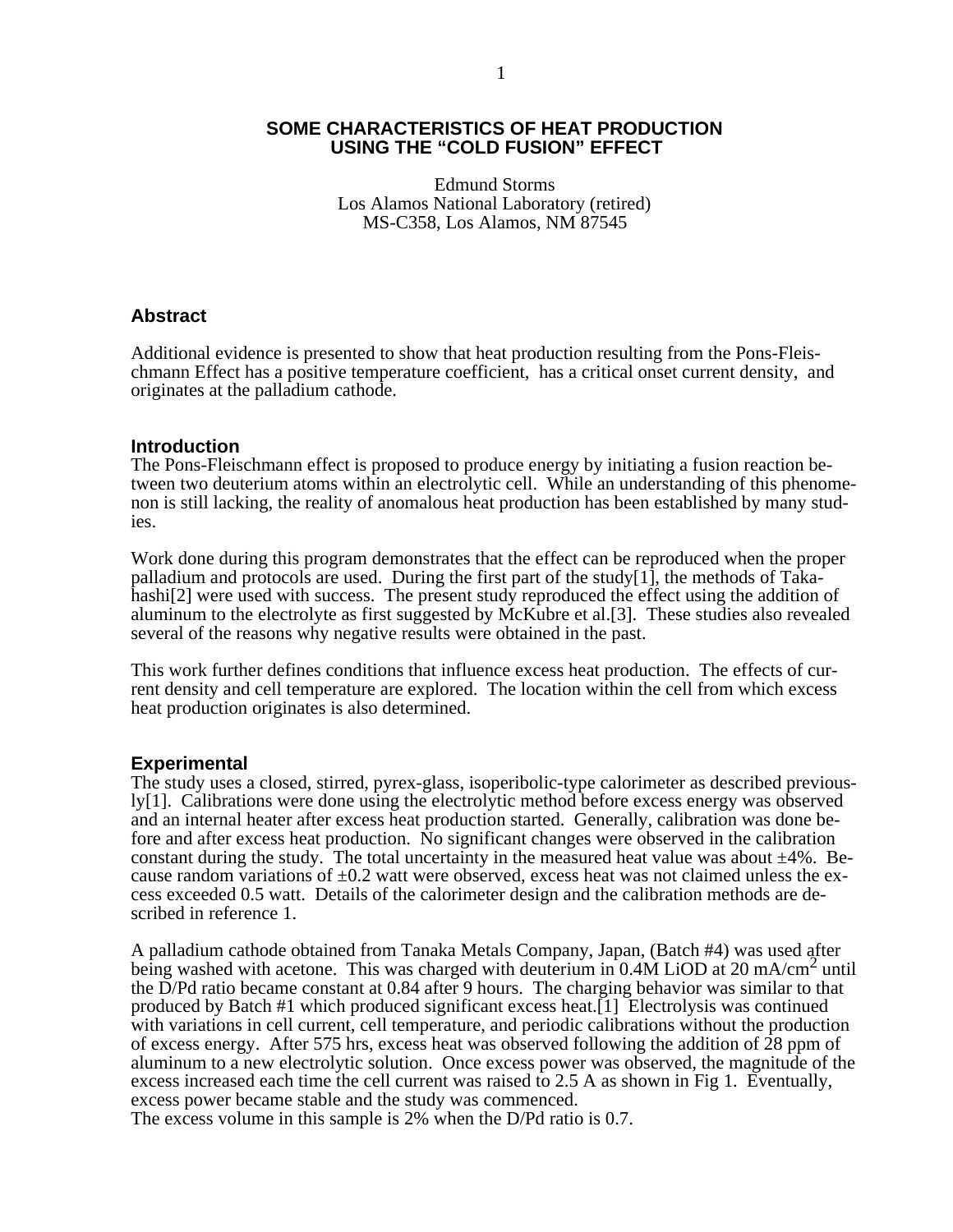

EXCESS POWER, watt **EXCESS POWER, watt**

**FIGURE 1.** Variation of excess power at 0.1 A, 2.0 A and 2.5 A as a function of time.

The anode-cathode assembly was modified to allow temperature measurement near the cathode. Figure 2 shows the configuration of the anode-cathode assembly and the location of the glass encased thermocouple probes. Because the anode is made from platinum wire mesh, fluid flow is restricted and the inner probe tends to have a higher temperature than the outer probe when heat originates at the palladium cathode. Consequently, the location of excess heat is revealed by this design.



**FIGURE 2.** View of the anode-cathode assembly showing the location of thermocouple probes.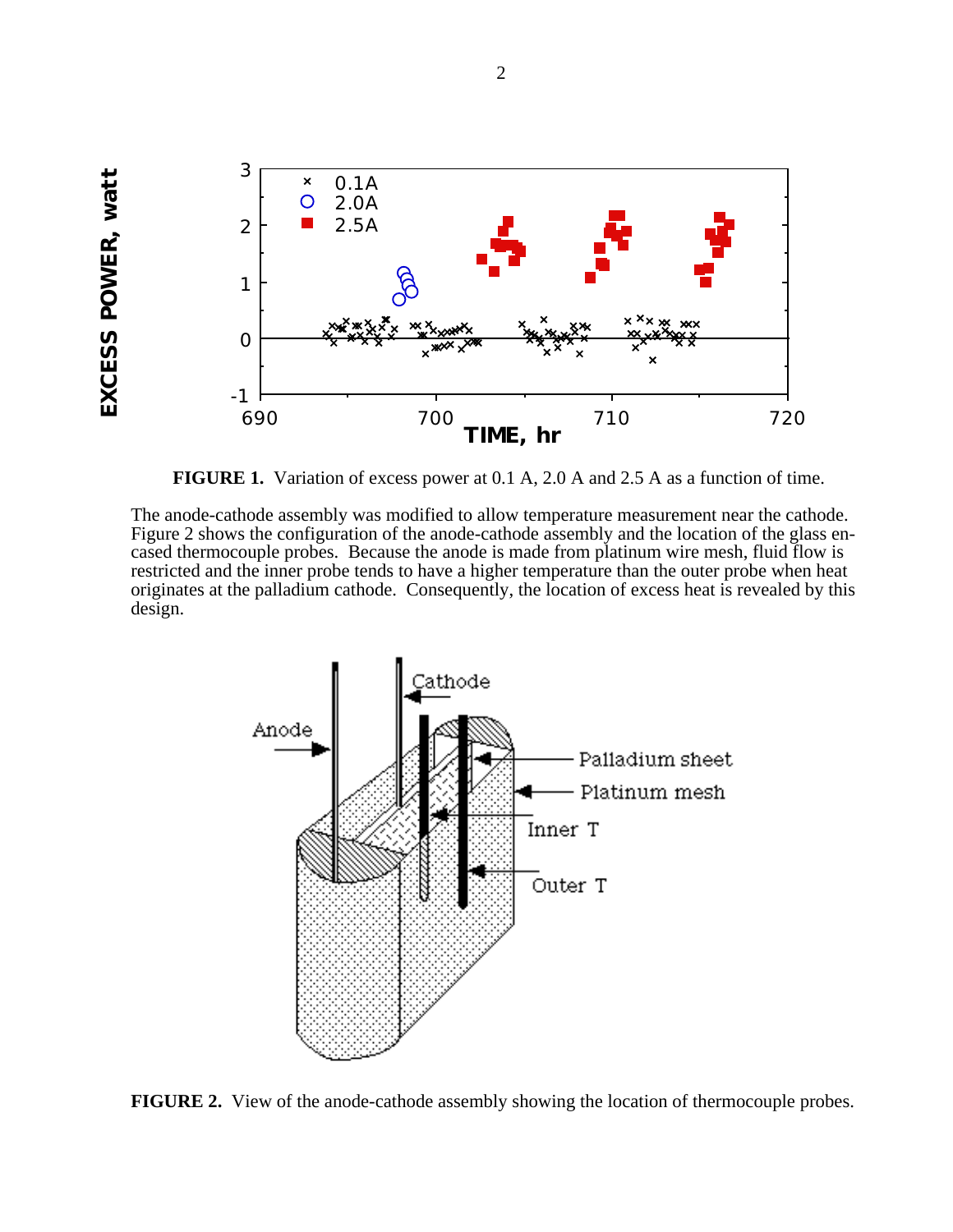## **Results**

### *Relationship Between Cell Current and Excess Power*

The effect of cell current is determined by changing the cell current from 0.1 A to 3 A in steps and back down to 0.1 A. This cycle is repeated twice during each data set. Steady-state is reached after 15 min and the current is maintained constant for an additional 15 min. Data are taken each minute during this second interval and averaged to give the plotted value.

Figure 3 compares several examples of how the current density affects excess power density. Most of the plotted points showing the behavior observed during other studies are averaged values extracted from published graphs containing many points. Several studies show a clear onset to the production of excess energy near 0.1 A/cm<sup>2</sup>. Pons and Fleischmann were the first to mention the effect and Kainthla et al.[4] were the first to show data. While these studies all give current onset values between 0.05 and 0.1 A, a variety of values have been observed in this study. In earlier work[1], the onset was above  $0.35 \text{ A/cm}^2$ . This variation in onset value may partly account for the early lack of reproducibility if the onset happened to be larger than the applied current.

There is a wide variation in the slope of the lines. These differences in slope are believed caused by variations in the area producing the excess energy. The slope reported by McKubre et al.[3] is affected by a very nonuniform current density typical of their apparatus. The slope through the data reported by Kunimatsu et al.[5] is uncertain because the data are reported as  $W/cm^3$  and insufficient information is provided to allow an accurate conversion to  $W/cm<sup>2</sup>$ . Although not shown in the figure, a variation in slope over an extended time can be seen in the low-high values reported by Takahashi et al.[6]. McKubre et al.[3], Kunimatsu et al.[5], Hasegawa et al.[7], and Mizuno et al.[8] show that this relationship is caused by an increased D/Pd ratio that results when the current density is increased. Apparently, the D/Pd ratio for a fixed current and/or the affected area are not constant during extended electrolysis nor between studies.

There is no indication in any of the studies for the fine structure reported by Bush[9] and required by his theory.

0.0 0.1 0.2 0.3 0.4 0.5  $0.0 - 0.0$ 0.1 0.2 0.3 0.4 0.5 0.6 This work, plate Kainthla et al., wire McKubre, wire Kunimatsu, rod **CURRENT DENSITY, A/cm 2**  $\mathbf{Q}$ 

 **W/cm**

W/cm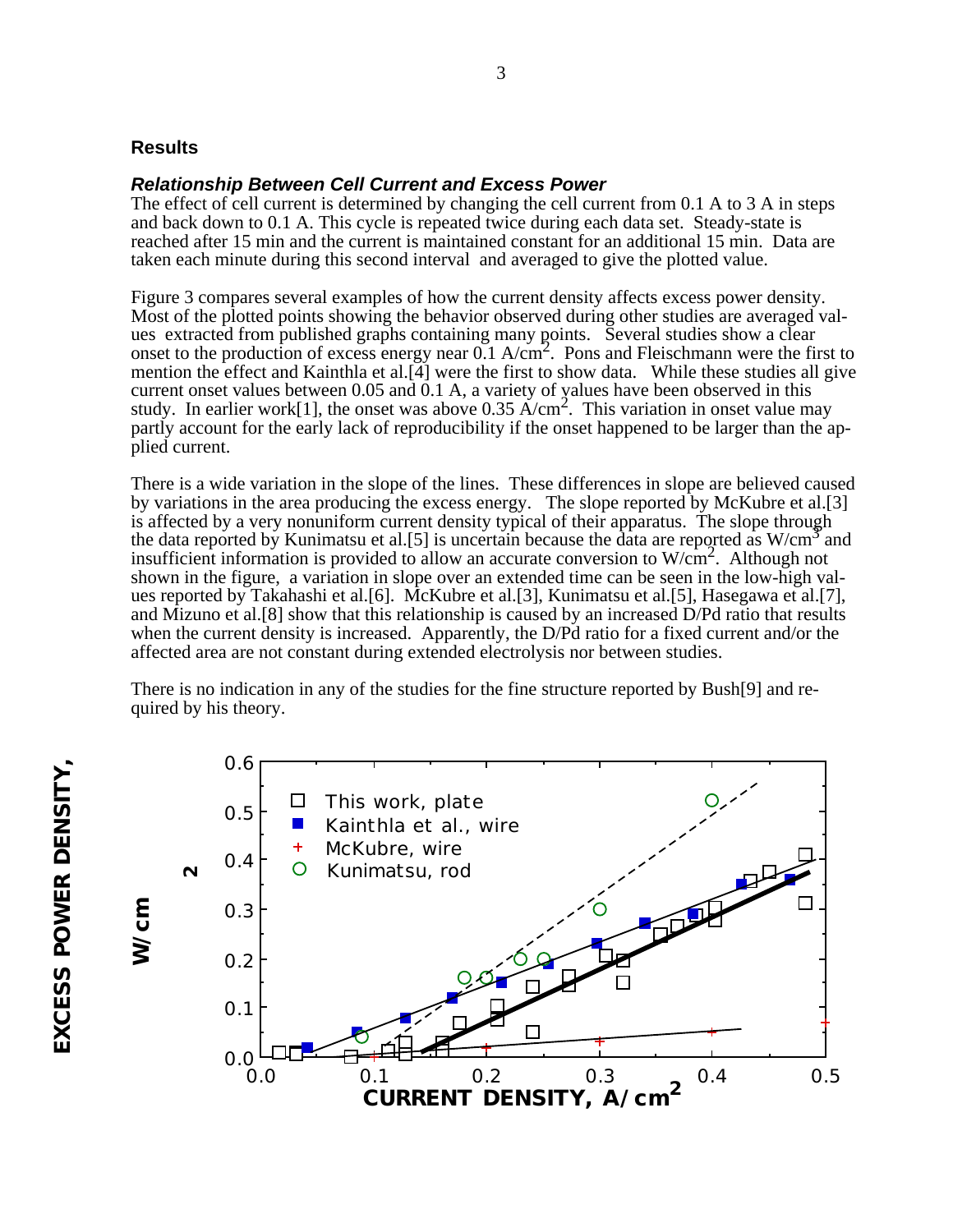**FIGURE 3**. Relationship between excess power density and current density. *Source of Excess Energy*

Three potential sources of energy can be suggested to exist in the cell. These are (1) the energy being applied to the cell as current, (2) the energy that results from any chemical reactions within the cell, and (3) the energy that is called excess. Some people believe that sources (2) and (3) are identical. Nevertheless, it is instructive to find the physical source of excess energy within the cell.

Figure 4 shows the temperature difference between thermocouples located outside and inside the anode structure. The solid line results when the applied power is increased in the absence of excess power. Up to 40 watts of applied power is used to determine this line. Clearly, normal electrolytic power has very little effect on this temperature difference. On the other hand, production of excess power causes a marked increase in the temperature near the cathode compared to that outside the anode.  $A+0.25^{\circ}$  offset error is present in the calibration of the two thermocouples and should be ignored. This result indicates that the excess power originates at or near the cathode. Changes in this relationship over a period of time indicates that the location of power production on the cathode gradually changes.

Two thermocouples located outside the anode-cathode structure in a region that is actively stirred are used to determine the calibration constant. Therefore, the warming trend within the anodecathode structure does not affect the calibration of the calorimeter.



**FIGURE 4.** Temperature difference between thermocouples located near the anode and near the cathode as a function of power. The line results from applied power in the absence of excess power and the points result from only excess power.

### *Effect of temperature on excess power production*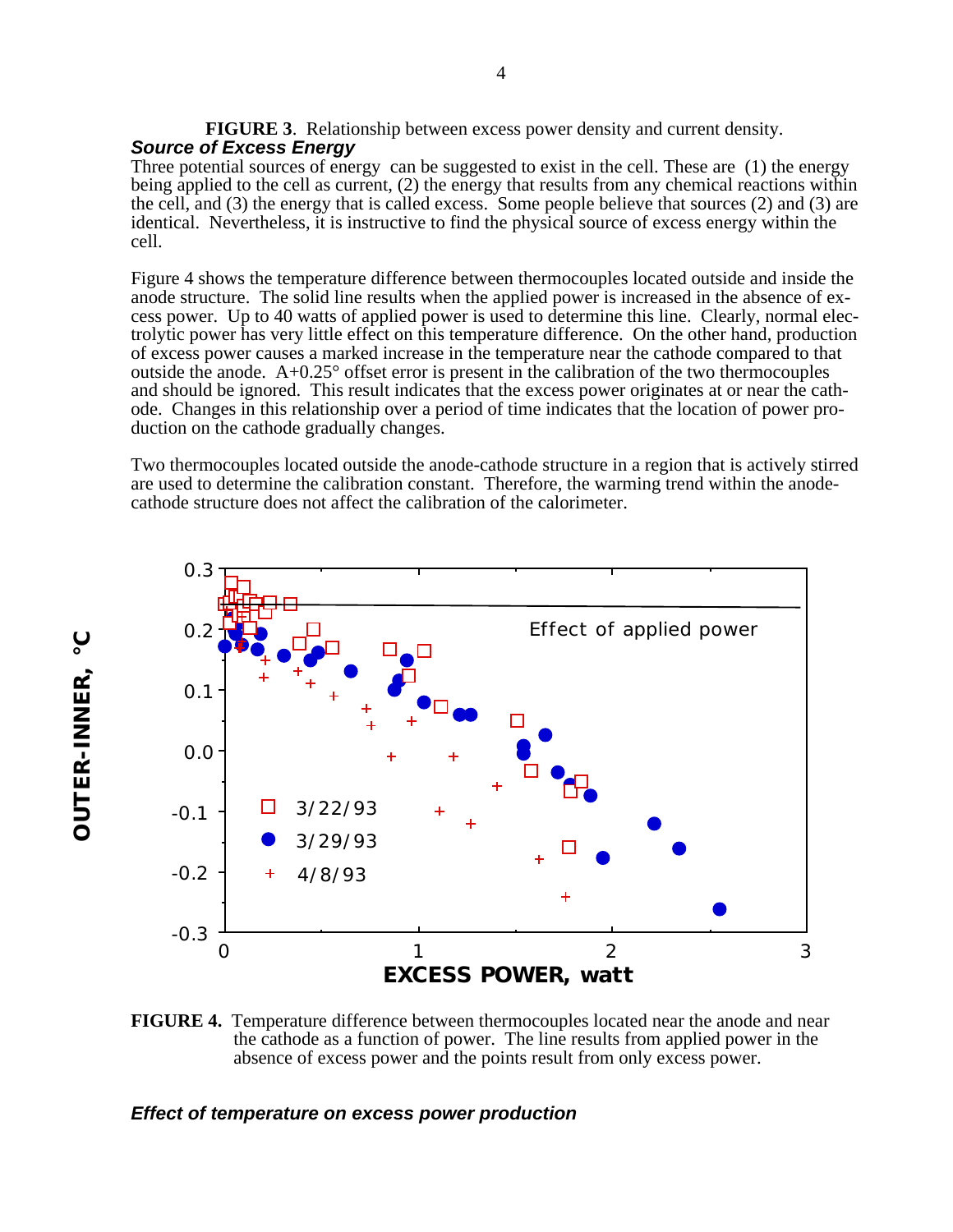The effect of temperature on excess power production is determined as follows. The cell temperature is increased at fixed electrolysis current (1.8A) by applying power to the internal heater. This additional power is subtracted from the total power when calculating excess power. While this method avoids changes in the calibration constant, it has a very limited temperature range. Consequently, the calculated temperature coefficient must be viewed as an approximation. Clearly, this measurement needs to be made over a wider temperature range and for various current densities.

Figure 5 shows the relationship between cell temperature and excess power. Excess power is chosen over percent excess power for the following reasons. When temperature is increased, the cell resistance is reduced, thereby reducing the applied power. Consequently percent excess power increases more rapidly than does excess power alone. Because the cell resistance depends on the geometry of the cell and variable characteristics of the electrolyte, this ratio is not a fundamental property of the phenomenon.



**FIGURE 5.** Relationship between excess power and cell temperature.

When plotted as log excess vs 1/T (Figure 6), the energy of the chemical reaction affecting excess heat production is determined to be about 15 kcal/mol.

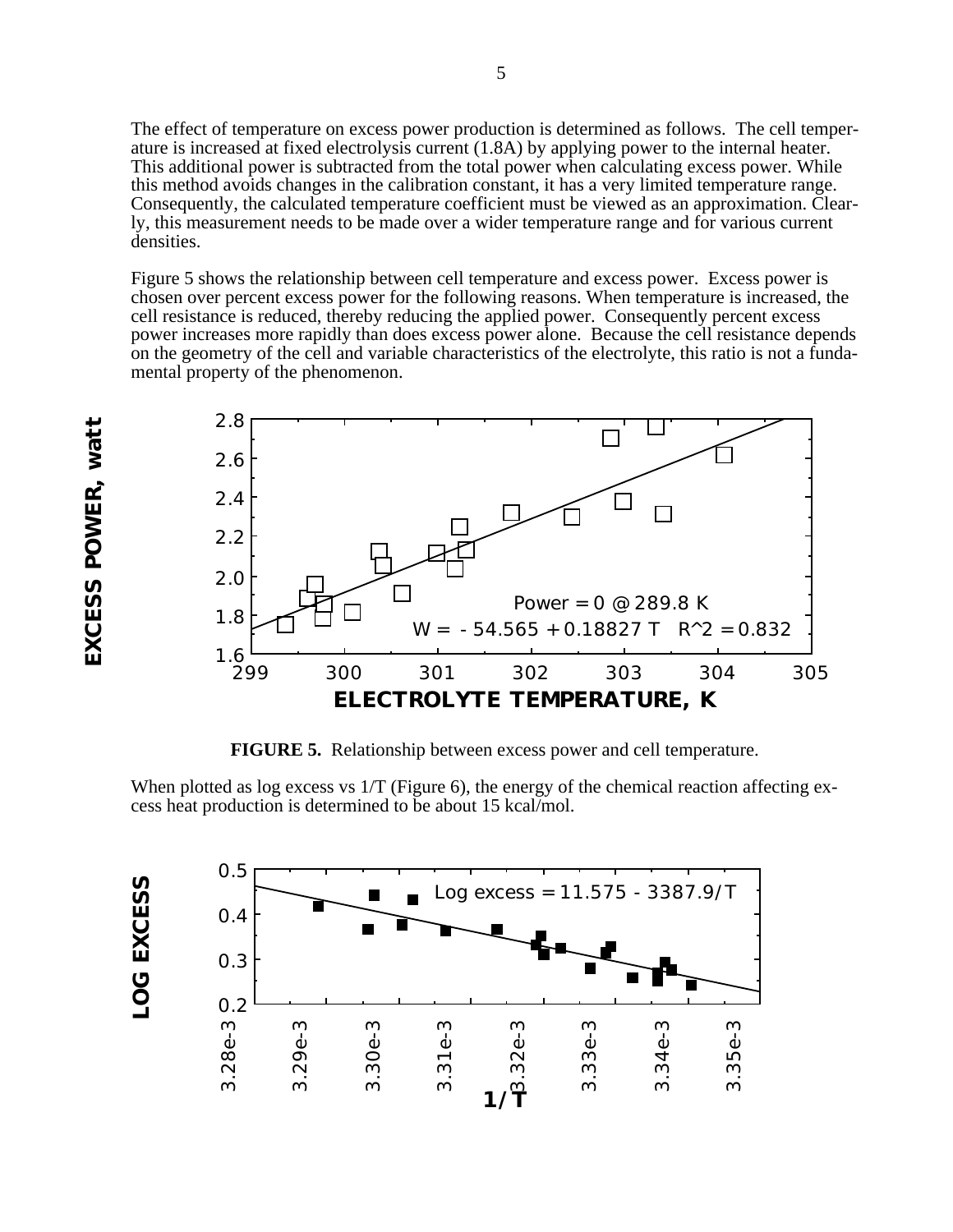### **FIGURE 6.** Relationship between log excess heat and 1/T.

# **Conclusions**

Reproductivity of the Pons-Fleischmann Effect is no longer an issue. If proper palladium and protocols are used, a high probability of successful excess energy production can now be expected using the electrolytic technique.

The amount of excess power production depends on the D/Pd ratio above a critical value and the area of the palladium having the necessary ratio. The region having the necessary deuterium concentration changes with time during electrolysis. Those factors that affect the deuterium concentration are different between different studies and change with time during a study. This variability adds to the difficulty in achieving stable heat production.

The D/Pd ratio is sensitive to chemical conditions that exist on the surface of the palladium. These chemical conditions produce a temperature coefficient for the heat producing reaction that imply a barrier energy of  $\overline{15}$  kcal/mole. The large magnitude of this value suggests that deuterium diffusion in palladium is not the rate limiting step. Because this reaction plays a major role in achieving the necessary deuterium concentration, a more detailed study is essential.

# **Acknowledgement**

The author is grateful to ENECO (FEAT) for making the presentation of this work possible and the Los Alamos National Laboratory for providing the equipment.

# **References**

- [1] E. Storms, "Measurement of Excess Heat from a Pons-Fleischmann Type Electrolytic Cell", Proceedings of the Third International Conference on Cold Fusion, October 21-25 , 1992, Nagoya Japan, Frontiers of Cold Fusion, (H. Ikegami, ed), Universal Academy Press, Inc., Tokyo, Japan. p. 21.
- [2] A. Takahashi, "Nuclear Products by D<sub>2</sub>O/Pd Electrolysis and Multibody Fusion", Proc. Int. Sym. Nonlinear Phenomena in Electromagnetic Fields, ISEM-Nagoya, Jan. 27-29, 1992.
- [3] M. C. H. McKubre, S. Crouch-Baker, A. M. Riley, S. I. Smedley and F. L. Tanzella, "Excess Power Observations in Electrochemical Studies of the D/Pd System; The Influence of Loading", Proceedings of the Third International Conference on Cold Fusion, October 21-25 , 1992, Nagoya Japan, Frontiers of Cold Fusion, (H. Ikegami, ed), Universal Academy Press, Inc., Tokyo, Japan. p. 5.
- [4] R. C. Kainthla et al. "Sporadic Observation of the Fleischmann-Pons Effect", Electrochim. Acta. **34**, 1315 (1989).
- [5] K. Kunimatsu, N. Hasegawa, A. Kubota, N. Imai, M. Ishikawa, H. Akita and Y. Tsuchida, "Deuterium Loading Ratio and Excess Heat Generation during Electrolysis of Heavy Water by a Palladium Cathode in a Closed Cell Using a Partially Immersed Fuel Cell Anode", Proceedings of the Third International Conference on Cold Fusion, October 21-25 , 1992, Nagoya Japan, Frontiers of Cold Fusion, (H. Ikegami, ed), Universal Academy Press, Inc., Tokyo, Japan. p. 31.
- [6] A. Takahashi, A. Mega, T. Takeuchi, H. Miyamaru and T. Iida, "Anomalous Excess Heat by  $D_2$ O/Pd Cell under L-H Mode Electrolysis", Proceedings of the Third International Conference on Cold Fusion, October 21-25 , 1992, Nagoya Japan, Frontiers of Cold Fusion, (H. Ikegami, ed), Universal Academy Press, Inc., Tokyo, Japan, p. 79.
- [7] N. Hasegawwa, K. Kunimatsu, T. Ohi, and T. Terasawa, "Observation of Excess Heat during Electrolysisd of 1M LiOD in a Fuel Cell Type Closed Cell", Proceedings of the